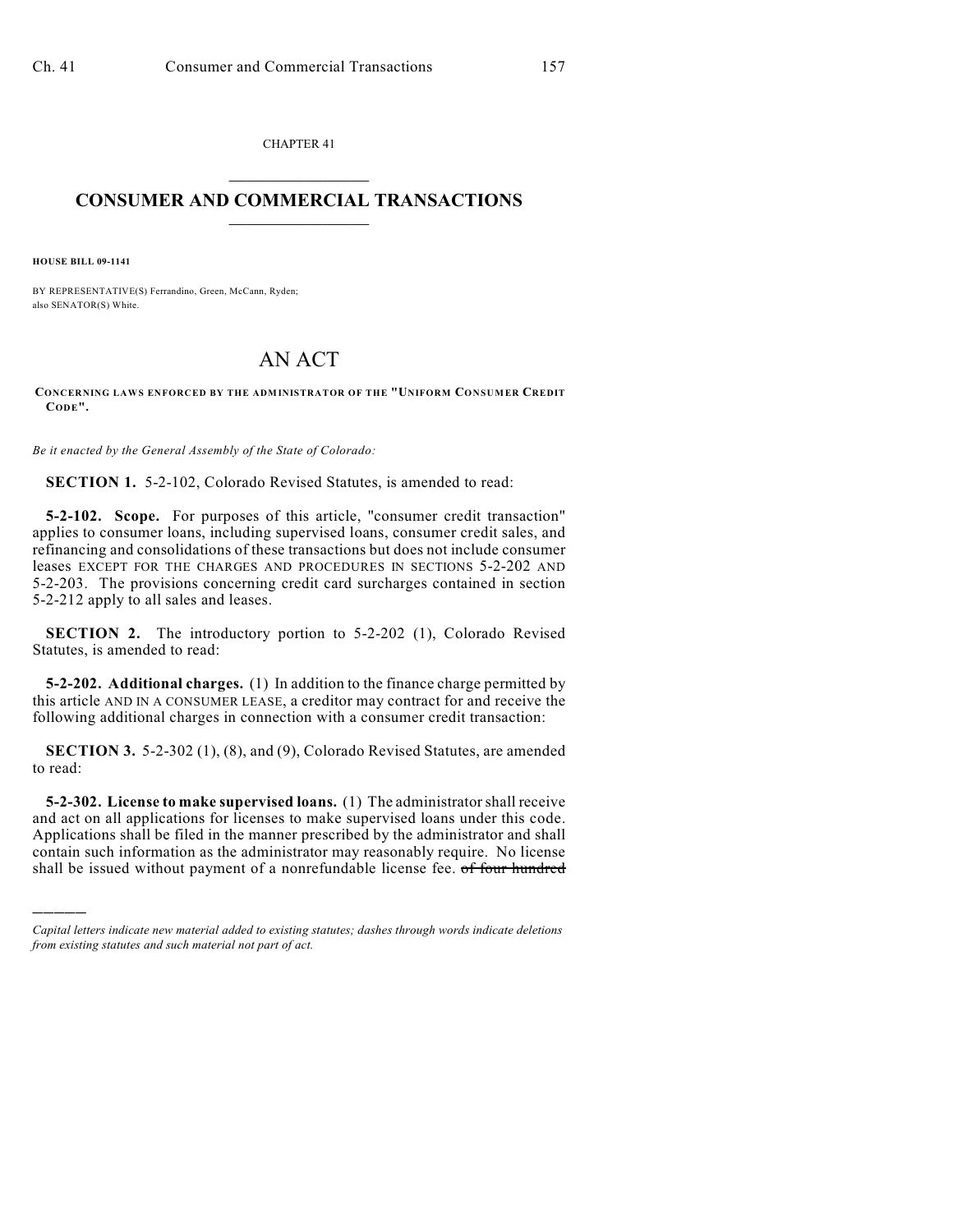dollars. The license year shall be the calendar year.

(8) Each license shall be renewed by payment of a nonrefundable license fee  $\sigma f$ four hundred dollars and the filing of a renewal form. The fee and renewal form shall be due each January 31. If a licensee fails to pay the prescribed fee on or before March 1, it must SHALL pay a penalty of five dollars per day per license from March 2 to the date the payment is postmarked. However, if a licensee fails to pay the appropriate renewal and penalty fees by March 15, its license shall automatically expire.

(9) In addition to the other fees required by this section, each licensee shall pay an additional nonrefundable annual volume fee in the amount of ten dollars for each one hundred thousand dollars, or part thereof, in excess of two million dollars of the original unpaid balance arising from all consumer insurance premium finance loans made to residents of this state within the preceding calendar year and held by the lender for more than thirty days after the inception of the loan giving rise to the obligation. A refinancing of a loan resulting in an increase in the amount of the obligation shall be considered a new loan to the extent of the amount of the increase.

**SECTION 4.** 5-6-201 (1) (a), Colorado Revised Statutes, is amended to read:

**5-6-201. Applicability.** (1) Except as provided in subsections (2) and (3) of this section, this part 2 applies if a person:

(a) Makes consumer credit sales and charges or collects a finance charge, or makes consumer leases. and if the person collects payments under the obligation for more than thirty days after inception of the consumer credit sale or consumer lease; or

**SECTION 5.** 5-6-203, Colorado Revised Statutes, is amended to read:

**5-6-203. Fees.** (1) A person required to file notification shall, with the first notification and on or before January 31 of each year thereafter, pay to the administrator a nonrefundable annual notification fee. of twenty dollars THE ADMINISTRATOR IS ENTITLED TO EXAMINE THE LOANS, BUSINESS, AND RECORDS OF SUCH PERSON WITHOUT ISSUANCE OF A SUBPOENA.

(2) Persons required to file notification who are sellers or lessors shall pay an additional nonrefundable annual volume fee on or before January 31 of each year in the amount of twelve dollars for each one hundred thousand dollars, or part thereof, in excess of one hundred thousand dollars, of the original unpaid balances arising from consumer credit sales or consumer leases made in this state within the preceding calendar year and held either by the creditor for more than thirty days after the inception of the sale or lease giving rise to the obligations or by an assignee who has not filed notification. A refinancing of a sale or lease resulting in an increase in the amount of an obligation is considered a new sale or lease to the extent of the amount of the increase.

(3) Persons required to file notification who are assignees of consumer credit sales or consumer leases shall pay an additional nonrefundable annual volume fee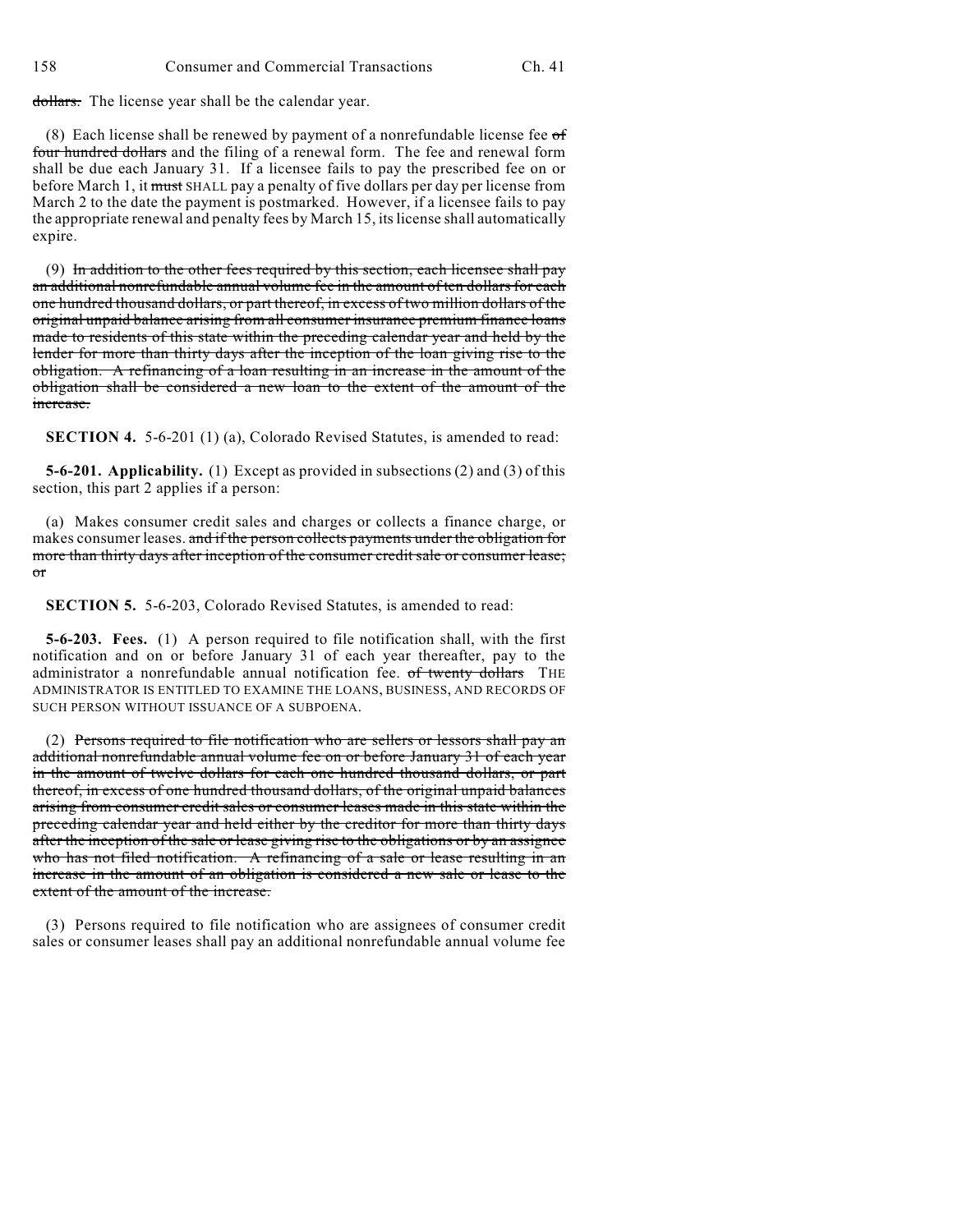on or before January 31 of each year in the amount of twelve dollars for each one hundred thousand dollars, or part thereof, of the unpaid balances at the time of the assignment of obligations arising from consumer credit sales or consumer leases made in this state and taken by assignment during the preceding calendar year. but an assignee need not pay a volume fee with respect to an obligation on which the assignor or other person has already paid a volume fee.

(4) A penalty of five dollars per day shall be imposed on any person failing to comply with this section; except that, if the fees required by this section are paid on or before March 1 of each year, no penalty shall be imposed. If a person required to file notification and pay a notification fee fails to do so, the consumer shall have no obligation to pay the finance charge due under the consumer credit transaction, and any finance charges paid shall be refunded to the consumer. In addition, IF the administrator shall be entitled to examine EXAMINES the loans, business, and OR records of such person, without issuance of a subpoena and the person shall pay the reasonable and necessary examination expenses of the administrator.

(5) Notwithstanding the amount specified for any fee in this section or in section  $5-2-302$  (1), the administrator by rule or as otherwise provided by law may THE ADMINISTRATOR SHALL DETERMINE THE AMOUNT OF THE NOTIFICATION, VOLUME, AND LICENSE FEES REQUIRED IN THIS SECTION AND IN SECTION 5-2-302 AND MAY PERIODICALLY reduce OR INCREASE the amount of one or more of the fees if necessary pursuant to section 24-75-402 (3) AND (4), C.R.S., to reduce the uncommitted reserves of the UNIFORM CONSUMER CREDIT CODE CASH fund CREATED IN SECTION 5-6-204 to which all of any portion of one or more of the fees is credited; After the uncommitted reserves of the fund are sufficiently reduced, the administrator by rule or as otherwise provided by law may increase the amount of one or more of the fees as provided in section 24-75-402 (4), C.R.S. EXCEPT THAT THE FUND SHALL BE SUBJECT TO AN ALTERNATIVE RESERVE BALANCE OF ONE-THIRD OF THE AMOUNT EXPENDED DURING THE PREVIOUS FISCAL YEAR.

**SECTION 6. Repeal.** 12-14-117 (2), Colorado Revised Statutes, is repealed as follows:

**12-14-117. Powers and duties of the administrator.** (2) The administrator is authorized to develop any examination required for the administration of this article and to determine the amount of any examination fee. The administrator shall offer each such examination at least twice a year, or more frequently if demand warrants, and shall establish a passing score for each examination that reflects a minimum level of competency.

**SECTION 7.** The introductory portion to 12-14.5-103 (2) and 12-14.5-103 (2) (a), Colorado Revised Statutes, are amended to read:

**12-14.5-103. Definitions.** As used in this part 1, unless the context otherwise requires:

(2) "Credit services organization" means any person, INCLUDING A NONPROFIT ORGANIZATION EXEMPT FROM TAXATION UNDER SECTION 501 (c) (3) OF THE FEDERAL "INTERNAL REVENUE CODE OF 1986", who, with respect to the extension of credit by others, represents that such person can or will, in return for the payment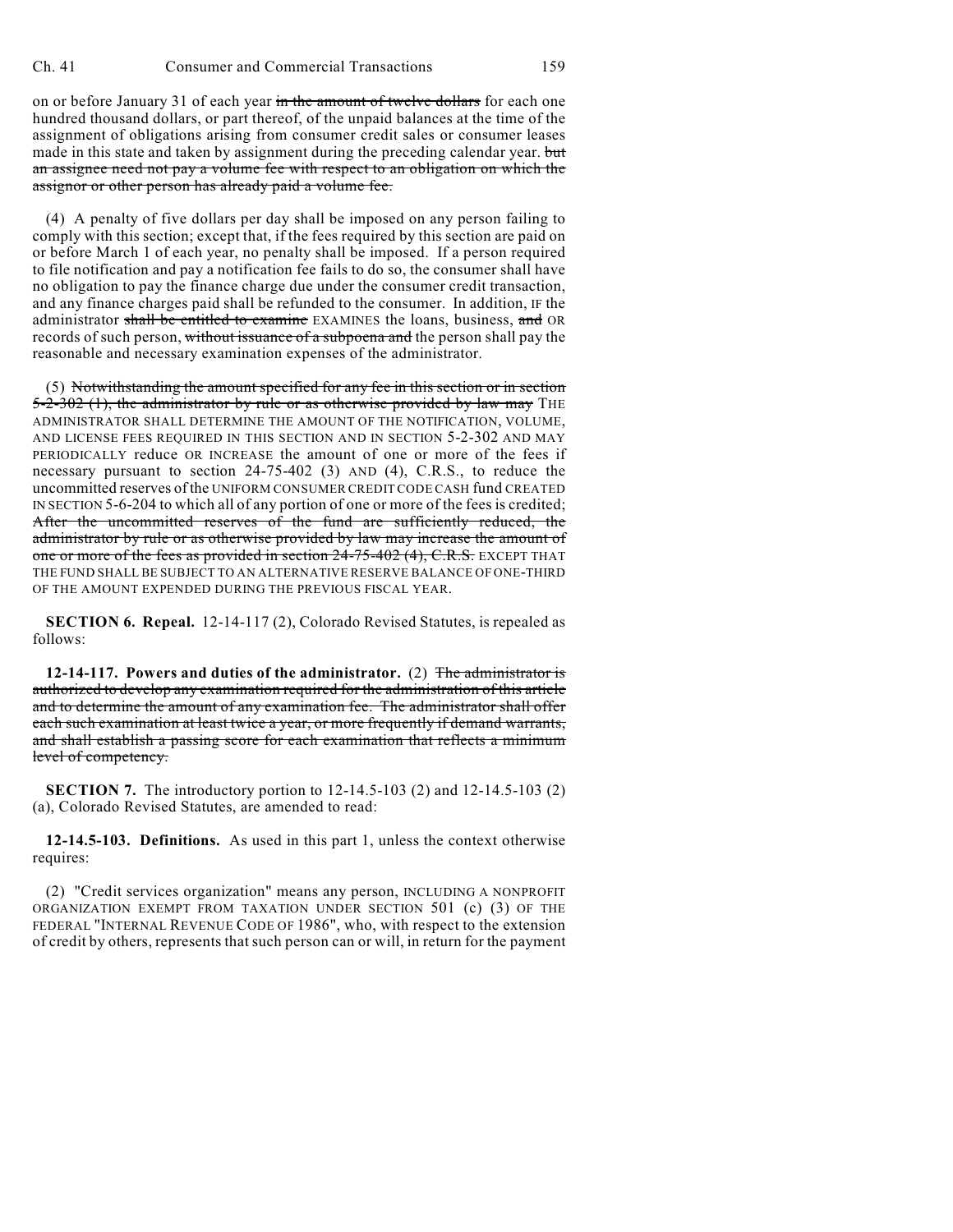of money or other valuable consideration by the buyer, improve or attempt to improve a buyer's credit record, history, or rating. The term "credit services organization" does not include the following:

(a) Any nonprofit organization exempt from taxation under section 501 (c)  $(3)$  of the federal "Internal Revenue Code of 1986"; or

**SECTION 8.** 12-14.5-107 (1) (a), Colorado Revised Statutes, is amended to read:

**12-14.5-107. Content of written disclosure.** (1) The information statement required pursuant to section 12-14.5-106 shall be printed in at least ten-point type and shall include:

(a) The following statements concerning consumer credit reports and consumer credit agencies:

## **RIGHTS UNDER COLORADO AND FEDERAL LAW**

 You have a right to obtain a copy of your credit report from a credit bureau AT NO CHARGE ONCE PER YEAR WITH ADDITIONAL COPIES AVAILABLE for a small fee. You have a right to dispute inaccurate information by contacting the credit bureau directly. However, you have no right to have accurate information removed from your credit bureau report. Under the federal "Fair Credit Reporting Act", the credit bureau must remove accurate negative information from your report only if it is over 7 years old. Bankruptcy can be reported for 10 years. Even when a debt has been completely repaid, your report can show that it was paid late if that is accurate. You have a right to sue a credit repair company that violates the "Colorado Credit Services Organization Act". This law prohibits deceptive practices by repair companies. The "Colorado Credit Services Organization Act" also gives you a right to cancel your contract for any reason within 5 working days from the date you sign it.

 The Federal Trade Commission enforces the federal "Fair Credit Reporting Act". For more information, call or write the Federal Trade Commission. The administrator of the "Uniform Consumer Credit Code" enforces the "Colorado Credit Services Organization Act". For more information, call or write the Colorado attorney general's office.

**SECTION 9.** 12-14.5-203 (b), Colorado Revised Statutes, is amended BY THE ADDITION OF A NEW PARAGRAPH to read:

**12-14.5-203. Exempt agreements and persons.** (b) This part 2 does not apply to a provider to the extent that the provider:

(4) IS SUBJECT TO THE "COLORADO FORECLOSURE PROTECTION ACT", PART 11 OF ARTICLE 1 OF TITLE 6, C.R.S.

**SECTION 10. Effective date - applicability.** This act shall take effect July 1, 2009, and shall apply to acts occurring on or after said date; except that sections 3,